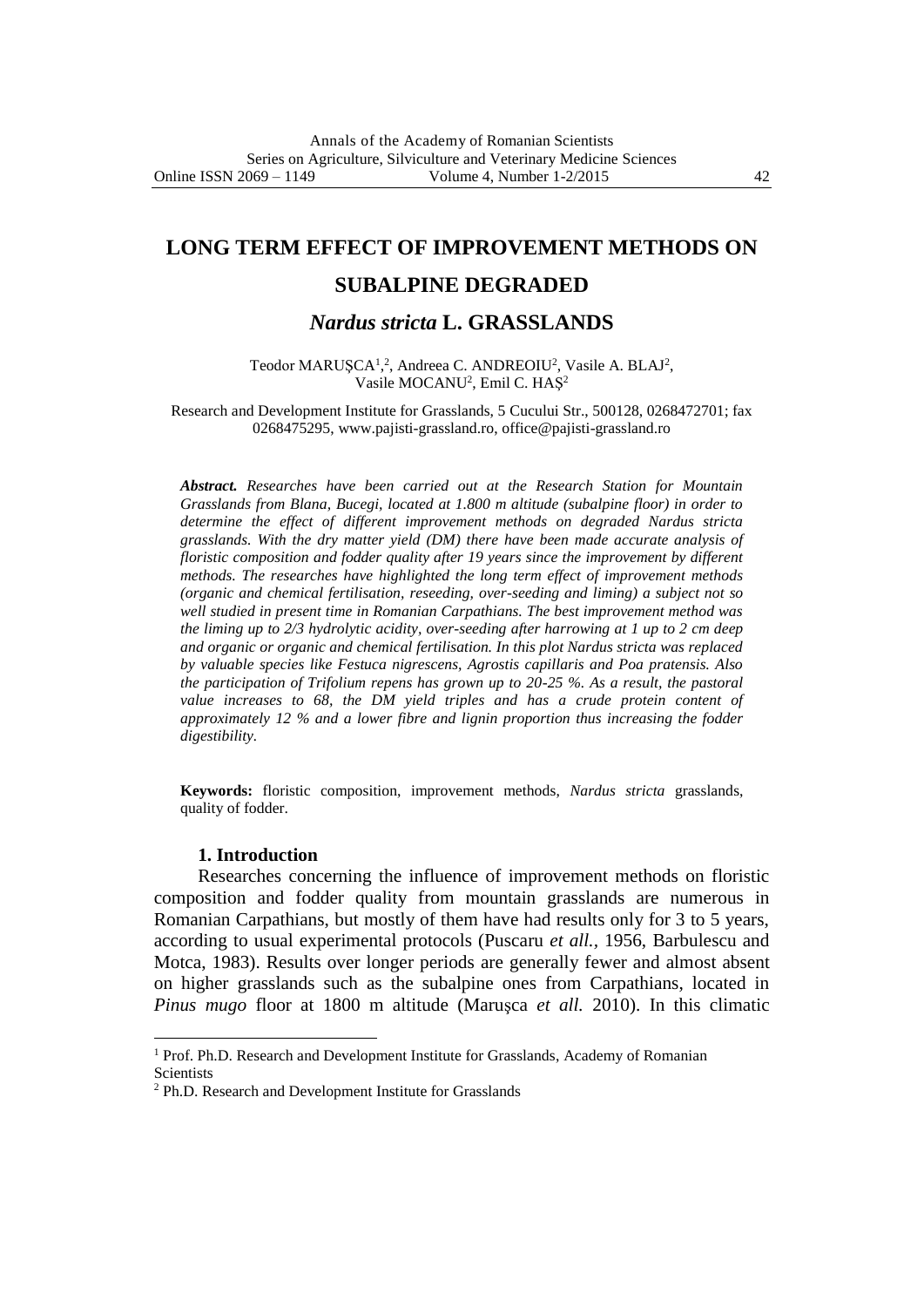conditions and vegetation period at higher altitude, the evolution of sward and fodder quality in relation with the improvement methods are much more different than the lower grasslands with favourable conditions.

For this reason it has been raised the problem of researches carried out over longer periods on the degraded *Nardus stricta* grasslands from high mountain region, that require improvement.

## **2. Material and method**

The experience was carried out at the Research Station for Mountain Grasslands from Bucegi Mountains, at 1.800 m altitude in subalpine floor on degraded *Nardus stricta* grassland (40 % *N. stricta*).

Experimental plots are:

**A Factor:** Fertilization

|            | 1. Chemical fertilisation                                                                                |
|------------|----------------------------------------------------------------------------------------------------------|
| Phase I:   | 1996 - 50 kg /ha P <sub>2</sub> O <sub>5</sub> + 50 kg/ha K <sub>2</sub> O;                              |
|            | 1997 - 50 kg/ha P <sub>2</sub> O <sub>5</sub> + 50 kg/ha K <sub>2</sub> O;                               |
|            | 1998 - 50 kg/ha P <sub>2</sub> O <sub>5</sub> + 50 kg/ha K <sub>2</sub> O;                               |
| Phase II:  | 2004 - 150 kg/ha N + 100 kg/ha P <sub>2</sub> O <sub>5</sub> + 100 kg/ha K <sub>2</sub> O;               |
|            | 2005 - 100 kg/ha N;                                                                                      |
|            | 2006 - 50 kg/ha N;                                                                                       |
| Phase III: | 2012 - 150 kg/ha N + 100 kg/ha P <sub>2</sub> O <sub>5</sub> + 100 kg/ha K <sub>2</sub> O;               |
|            | 2013 - 100 kg /ha N;                                                                                     |
|            | 2014 - 50 kg/ha N;                                                                                       |
|            | 2. Chemical and organic fertilisation                                                                    |
| Phase I:   | 1996 - 150 kg /ha N + 50 kg /ha P <sub>2</sub> O <sub>5</sub> +50 kg/ha K <sub>2</sub> O;                |
|            | 1997 - 100 kg/ha N + 50 kg/ha P <sub>2</sub> O <sub>5</sub> + 50 kg/ha K <sub>2</sub> O;                 |
|            | 1998 - 50 kg/ha N + 50 kg/ha P <sub>2</sub> O <sub>5</sub> + 50 kg/ha K <sub>2</sub> O;                  |
| Phase II:  | 2004- paddocking 5 nights one cow/6 $m^2$ + 100 kg/ha P <sub>2</sub> O <sub>5</sub> ;                    |
| Phase III: | 2011 - paddocking 5 nights one cow /6 m <sup>2</sup> + 100 kg /ha P <sub>2</sub> O <sub>5</sub> ;        |
|            | 3. Organic fertilisation                                                                                 |
| Phase I:   | 1995 - paddocking with one sheep/1 $m2$ for 5 nights;                                                    |
| Phase II:  | 2004 - paddocking with one sheep/1 m <sup>2</sup> for 5 nights + 100 kg /ha $P_2O_5$ ;                   |
| Phase III: | 2011 – paddocking with one cow/6 m <sup>2</sup> for 5 nights + 100 kg/ha P <sub>2</sub> O <sub>5</sub> ; |
|            |                                                                                                          |

#### **B Factor:** Sward

- 1. Natural (*Nardus stricta* 60 %);
- 2. Over-seeding in 1996, after spraying in 1995 and harrowing (1-2 cm);
- 3. Reseeding in 1996 after spraying 1995 and milling (10-12 cm);

#### **C Factor:** Liming

- 1. No liming;
- 2. Liming up to 2/3 hydrolytic acidity (approx. 7,5 t/ha CaO)

The harvesting of experimental plots for determining the yield and taking the samples for chemical analyses were done once a year, at a beginning of August on 2 square meters from the total  $18 \text{ m}^2$  of each experimental plot, the rest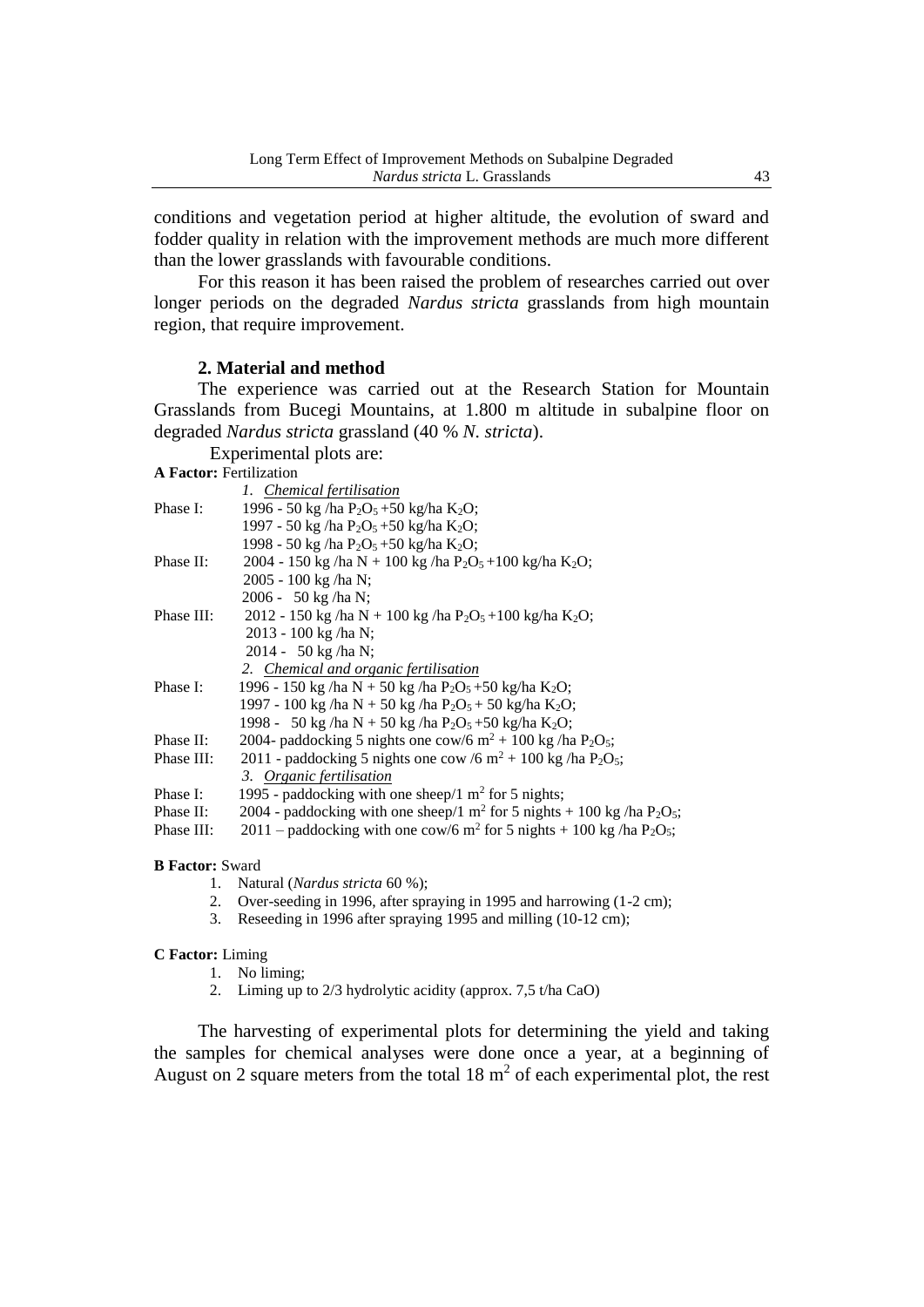of the surface was grazed by dairy cows. In this way, by grazing, trampling and animal manure we have get closer to the reality from those grasslands, compared to the usual system of harvesting by mowing and the presentation of the results with approximate conclusions for the grazing regime.

We would like to mention that the over and reseeded species (*Phleum pratense* and *Festuca pratensis*) have not produced seeds for auto-seeding, so it can be noticed their longevity in sward.

## **3. Results and discussion**

#### *Dry matter yield*

For starter it was calculated the factors influence on dry matter yield (DM), especially for the ones with a signification (Table 1).

| Factors                                               | DM yield |      | Difference | Signification |
|-------------------------------------------------------|----------|------|------------|---------------|
|                                                       | t/ha     | $\%$ | $^{+}$     |               |
| A. Fertilization                                      |          |      |            |               |
| Chemical<br>A1                                        | 1,42     | 100  | Control    | ۰             |
| A2<br>Organic $+$ chemical                            | 2,45     | 173  | 1,03       | $***$         |
| A3<br>Organic                                         | 3,11     | 219  | 1,69       | ***           |
| C. Liming                                             |          |      |            |               |
| no liming<br>C <sub>1</sub>                           | 1,99     | 100  | Control    | ۰             |
| C <sub>2</sub><br>liming up to 2/3 hydrolytic acidity | 2,67     | 134  | 0.68       | ***           |
| B (grassy carpet) x C (liming)                        |          |      |            |               |
| natural x C1<br>B1                                    | 1,76     | 100  | Control    | ۰             |
| B2<br>over-seeded x C1                                | 2,29     | 130  | 0,52       |               |
| B3 re-seeded x C1                                     | 1,91     | 108  | 0,15       |               |
| <b>B1</b> x C <sub>2</sub>                            | 3,00     | 170  | 1,23       | ***           |
| $B2 \times C2$                                        | 2,81     | 159  | 1,05       | ***           |
| <b>B3</b> x C2                                        | 2,20     | 125  | 0,43       | ***           |
| DL:                                                   | A        | C    | B x C      |               |
| 5 %                                                   | 0,50     | 0,32 | 0,56       |               |
| $1\%$                                                 | 0.80     | 0.43 | 0.75       |               |
| 0.1%                                                  | 1,29     | 0,57 | 0,98       |               |

Table 1. Influence of fertilization (A), liming (C) and combination sward type – liming (BxC) on DM yield, Blana – Bucegi, 2014

From showed data it results that the organic fertilisation in 3 stages, after 19 years of influence is with 219 % higher than the chemical fertilisation and the liming ensures a DM yield with 134 % higher compared to the plots not limed, both factors are very significant.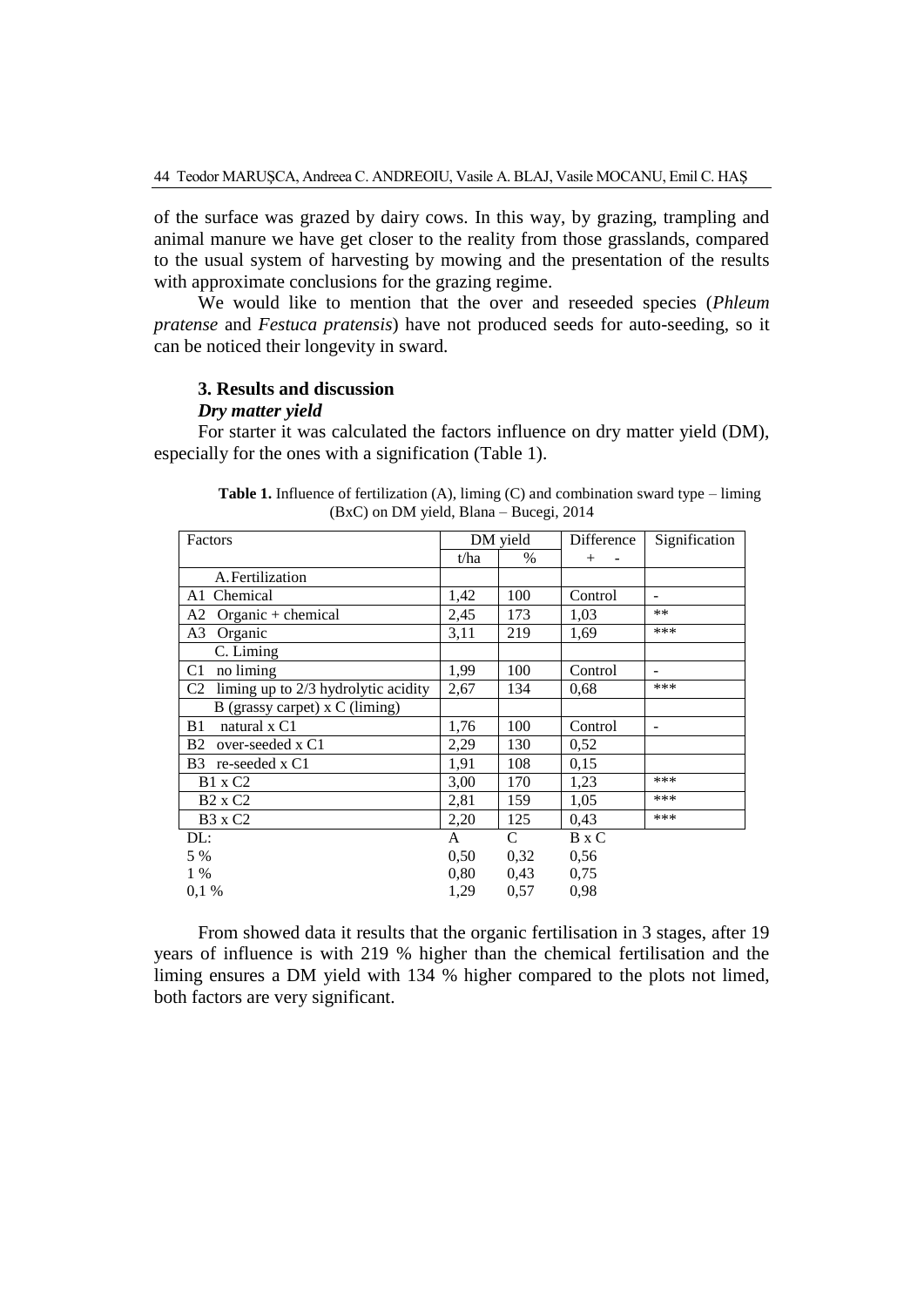## *Floristic compositions*

As a result of improving the sward by liming and sowing, in 1996, followed by three stages of fertilisation the grassy carpet had undergone profound modifications (Table 2).

| Species / Mon                               | 111          | 233                                                                                            | 311           | 111           | 212                                                                 | 312    | 121   | 223                                                                 | 331                                                                                            | 111                                                                                            | 222    | 322            | 131             | 231    | 331    | 132       | 332    | 332    |
|---------------------------------------------|--------------|------------------------------------------------------------------------------------------------|---------------|---------------|---------------------------------------------------------------------|--------|-------|---------------------------------------------------------------------|------------------------------------------------------------------------------------------------|------------------------------------------------------------------------------------------------|--------|----------------|-----------------|--------|--------|-----------|--------|--------|
| Gramer tetal                                | 76           | 65                                                                                             | ES.           | #B            | 63                                                                  | 95     | 85    | 78                                                                  | TR                                                                                             | St.                                                                                            | 63.    | 62             | \$5             | 78     | 72     | <b>NA</b> | 76     | 70     |
| Phinum protenze                             | $\sim$       | 38                                                                                             | ä.            | $\sim$        | ĭ                                                                   | ÷      | ۰     | th                                                                  | 19                                                                                             | 28                                                                                             | 30     | 17             | ×               | ×      | 11     | ı         | 11     | 20     |
| Festura anguiera                            | 16           | $\frac{1}{2} \left( \frac{1}{2} \right) \left( \frac{1}{2} \right)$                            | v.            | ×             | $\sim$                                                              | $\sim$ | ÷     | $\sim$                                                              | $\sim$                                                                                         | $\sim$                                                                                         | $\sim$ | $\lambda$      | a.              | $\sim$ | $\sim$ |           |        | $\sim$ |
| Nandur Jeraniu                              | ٠            | $\sim$                                                                                         | w.            |               | $\sim$                                                              | $\sim$ | ÷     | $\sim$                                                              | ÷                                                                                              | $\frac{1}{2} \left( \frac{1}{2} \right) \left( \frac{1}{2} \right) \left( \frac{1}{2} \right)$ | $\sim$ | $\sim$         | 3:1             | $\sim$ | ÷      |           | ÷      | $\sim$ |
| Fictura rigrescent                          | s            | x                                                                                              | 11            | 27            | 14                                                                  | $\sim$ |       | tit                                                                 | 10                                                                                             | 29                                                                                             | $10-$  | ÷              | 10              | 4      |        | ٠         | 13     | 30     |
| <b>APTURE FILMITEL</b>                      | 13.          | $\sim$                                                                                         | 3             | ż             | $\sim$                                                              | 3      | 12    | x                                                                   | 4                                                                                              | ÷                                                                                              |        |                | 12              | z      | ä      | ٠         | ٠      |        |
| Agreem capillars                            |              |                                                                                                | ÷             | s.            | $\sim$                                                              | s      | 1.5   | B                                                                   | 33                                                                                             | 39                                                                                             |        |                | $\overline{15}$ | π      | 48     | 43        | 33     | 這      |
| Poleum agrinum                              |              |                                                                                                | ÷             | 4             |                                                                     |        | ۰     | $\frac{1}{2} \left( \frac{1}{2} \right) \left( \frac{1}{2} \right)$ |                                                                                                |                                                                                                | $\sim$ |                | ×.              | ë      | ż      |           |        |        |
| Pos wedia                                   | 8            |                                                                                                | ч             | -16           |                                                                     |        | 18    |                                                                     |                                                                                                |                                                                                                |        |                | 13              | ٠      |        | 10        | 6      | ä      |
| <b>Pragmatentit</b>                         | $\sim$       | 25                                                                                             | 27            | 12            | 45                                                                  | 37     |       | 2                                                                   |                                                                                                |                                                                                                | $\sim$ |                | ÷               |        |        | ÷         | 2      | ÷      |
| delimization subscribes                     | s            | ž                                                                                              | $\sim$        | ÷             |                                                                     |        | $\pm$ | ÷                                                                   | $\sim$                                                                                         |                                                                                                | $\sim$ |                | ÷               |        |        |           | $\sim$ | $\sim$ |
| Deschampitte Sections                       | 77           | $\overline{a}$                                                                                 | ÷             | $\sim$        |                                                                     | z.     | 亙     |                                                                     | 3.77                                                                                           |                                                                                                |        |                | 苙               | Ŧ      | $\sim$ | ÷         | Ŧ      | Ŧ      |
| Legimes<br><b><i>Triftilism</i></b> reports | ٠            | 28                                                                                             | 17            | 11            | 22                                                                  | 25     | ٠     | 29                                                                  | 38                                                                                             | s.                                                                                             | 1T     | 23             | x               | 35     | 14     | ٠         | 23     | 37     |
| Other species                               | 30           | 18                                                                                             | 33            | 23            | 15                                                                  | 39     | 18    | 19                                                                  | 12                                                                                             | ٠                                                                                              | 15     | 15             | 12              | 38     | 14     | $13-$     | ÷      | $13-$  |
| Provetille aurea                            | $\mathbb{R}$ | э                                                                                              | z             | $\frac{1}{2}$ | а                                                                   | 1      | 15    | т.                                                                  | z                                                                                              | 2                                                                                              |        | $\overline{z}$ | ٠               | z      | B      | 互         | ٠      | z      |
| Lapurtusm mutelling                         | 10           |                                                                                                |               | ٠             | ÷                                                                   |        | 丰     | $\sim$                                                              | ٠                                                                                              | ×                                                                                              | ٠      |                |                 |        |        |           | 2      |        |
| <i><b>Remember NOWNED</b></i>               |              |                                                                                                |               |               |                                                                     |        |       |                                                                     | $\sim$                                                                                         | $\frac{1}{2}$                                                                                  |        |                |                 |        |        |           |        |        |
| Program Hitteria                            |              |                                                                                                |               |               |                                                                     |        |       |                                                                     |                                                                                                |                                                                                                |        |                |                 |        |        |           |        |        |
| Rietor/Jan asterdatore                      | $\sim$       | $\frac{1}{2} \left( \frac{1}{2} \right) \left( \frac{1}{2} \right) \left( \frac{1}{2} \right)$ | ÷             |               | $\frac{1}{2} \left( \frac{1}{2} \right) \left( \frac{1}{2} \right)$ |        |       | $\frac{1}{2} \left( \frac{1}{2} \right) \left( \frac{1}{2} \right)$ | $\frac{1}{2} \left( \frac{1}{2} \right) \left( \frac{1}{2} \right) \left( \frac{1}{2} \right)$ | ÷                                                                                              |        | $\sim$         |                 |        |        |           |        |        |
| Camponuis altientive                        |              |                                                                                                |               |               |                                                                     |        |       |                                                                     |                                                                                                |                                                                                                |        |                |                 |        |        |           |        |        |
| Campensis Hawigans                          |              |                                                                                                | z             | ×             |                                                                     | ٦      |       |                                                                     | $\sim$                                                                                         |                                                                                                |        | $\sim$         | ×               |        |        | Ŧ.        |        |        |
| Plain decimats                              |              |                                                                                                |               |               |                                                                     |        |       |                                                                     | ٠                                                                                              |                                                                                                |        |                |                 |        |        |           |        |        |
| Termanon officialis                         |              | 項                                                                                              | e             |               |                                                                     |        |       |                                                                     |                                                                                                | $\frac{1}{2} \left( \frac{1}{2} \right) \left( \frac{1}{2} \right) \left( \frac{1}{2} \right)$ |        |                |                 |        |        |           |        | ×      |
| Forwar acampalls                            |              |                                                                                                |               |               |                                                                     |        |       |                                                                     |                                                                                                |                                                                                                |        |                |                 |        |        |           |        |        |
| At infine entares                           |              |                                                                                                |               |               |                                                                     |        |       |                                                                     |                                                                                                |                                                                                                |        |                |                 |        |        |           |        |        |
| Alckewith raigarts                          |              |                                                                                                | $\rightarrow$ |               |                                                                     |        |       |                                                                     |                                                                                                | $\overline{\phantom{a}}$                                                                       |        |                |                 |        | ٠      |           |        |        |

**Table 2***.* Floristic composition of the experimental plots (Blana Bucegi, 2014)

After 19 years since seeding it can be noticed the presence of *Phleum pratense* species, Favorit variety with a participation of 17-30 % in over-seeded and limed plots without auto-seeding, this prove the exceptional longevity of this variety in extreme climatic conditions.

Likewise it can be noticed the appearance and the spreading of *Poa pratensis* species in natural sward and *Agrostis capillaris* species in the plots harrowed at 1-2 cm deep in order to over-seeding and milling at 10-12 cm for reseeding.

Longevity of some seeded species such as *Phleum pratense* and the appearance and spreading of a few valuable spontaneous species as *Poa pratensis, Agrostis capillaris* and *Festuca nigrescens* is due to fertilisation, liming and rational utilisation.

Pastoral value of the experimental plots and the factor influence are presented in table 3.

| Plot | Pastoral value | Appreciations | <b>Differences</b> | $\%$ |
|------|----------------|---------------|--------------------|------|
| 111  |                | Low           | Control 111        | 100  |
| 211  |                | Good          | + 37               | 261  |
| 311  | 53             | Good          | $+30$              | 230  |
| 12   |                | Good          | Control 112        |      |

**Table 3**. Pastoral value (PV) of experimental plots (Blana Bucegi, 2014)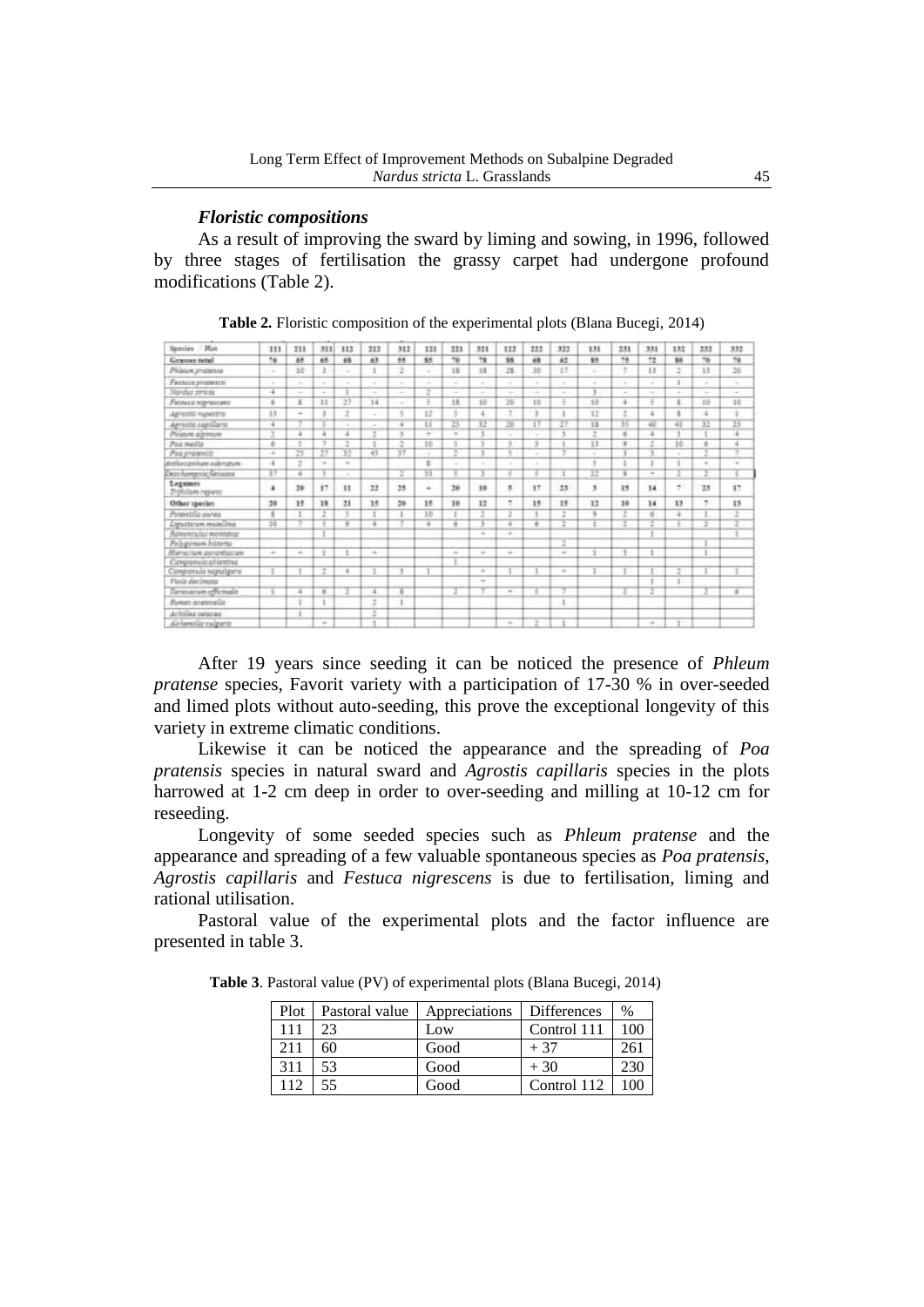| 212 | 61                     | Good    | $+6$        | 111 |
|-----|------------------------|---------|-------------|-----|
| 312 | 57                     | Good    | $+2$        | 104 |
| 121 | 23                     | Low     | Control 121 | 100 |
| 221 | 66                     | Good    | $+33$       | 287 |
| 321 | 62                     | Good    | $+29$       | 270 |
| 122 | 64                     | Good    | Control 122 | 100 |
| 222 | 68                     | Good    | $+4$        | 106 |
| 322 | 66                     | Good    | $+2$        | 103 |
| 131 | 29                     | Average | Control 131 | 100 |
| 231 | 53                     | Good    | $+24$       | 183 |
| 331 | 60                     | Good    | $+31$       | 207 |
| 132 | 50                     | Good    | Control 132 | 100 |
| 232 | 63                     | Good    | $+13$       | 126 |
| 332 | 65                     | Good    | $+15$       | 130 |
|     | Mean of factors        |         |             |     |
| 100 | 41                     | Average | Control 100 | 100 |
| 200 | 62                     | Good    | $+21$       | 151 |
| 300 | 61                     | Good    | $+20$       | 149 |
| 010 | 52                     | Good    | Control 010 | 100 |
| 020 | 58                     | Good    | $+6$        | 112 |
| 030 | 54                     | Good    | $+2$        | 104 |
| 001 | 48                     | Average | Control 001 | 100 |
| 002 | 62                     | Good    | $+14$       | 129 |
|     | <b>Experience Mean</b> |         |             |     |
| 000 | 55                     | $\ast$  | *           | *   |

Teodor MARUŞCA, Andreea C. ANDREOIU, Vasile A. BLAJ, Vasile MOCANU, Emil C. HAŞ

The best plot, regarding the pastoral value, was 222 meaning the organic and chemical fertilisation, over-seeding and liming, registering 68 points followed by 221 and 322 plots with 66 points.

From point of view of factors influence the highest growth was recorded in case of combined fertilisation (organic plus chemical products) and organic with an average increase of 150 % compared to chemical fertilisation, followed by liming with 129 % compared to the plot not limed and over-seeded with 112 % compared to natural sward.

### *Chemical composition of fodder*

Fertilisation system (factor A) had the greatest influence on the chemical composition of fodder from studied grasslands (Table 4).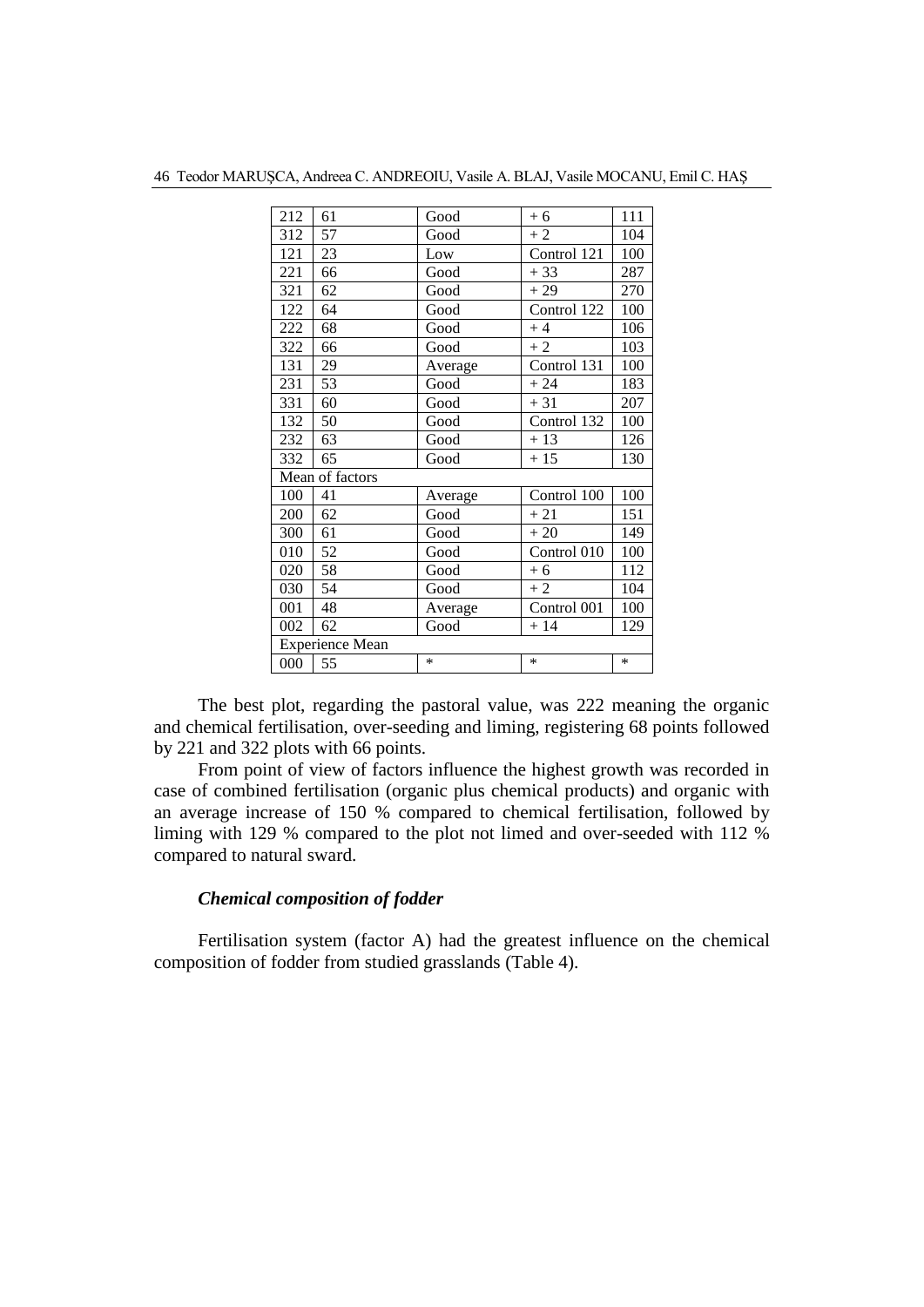| Specification   | Fertilisation<br>system | Content | $\%$ | Difference   | Signification  |
|-----------------|-------------------------|---------|------|--------------|----------------|
|                 | (Factor A)              | g/100g  |      | $^{+}$       |                |
| Crude protein   | 1. Chemical             | 9,68    | 100  | control      |                |
| (CP)            | 2. Organic + chemical   | 10,05   | 104  | $+0,37$      |                |
|                 | 3. Organic              | 11,85   | 122  | $+2,17$      | $**$           |
| Ash             | 1. Chemical             | 6,08    | 100  | control      |                |
|                 | 2. Organic + chemical   | 6,74    | 111  | 0,66         | $**$           |
|                 | 3. Organic              | 7,56    | 124  | 1,48         | ***            |
| Crude cellulose | 1. Chemical             | 39,34   | 100  | control      |                |
| (CC)            | 2. Organic + chemical   | 38,96   | 99   | $-0,38$      |                |
|                 | 3. Organic              | 36,33   | 92   | $-3,01$      | 00             |
| <b>ADF</b>      | 1. Chemical             | 41,87   | 100  | control      |                |
|                 | 2. Organic $+$ chemical | 41,31   | 99   | $-0,56$      |                |
|                 | 3. Organic              | 39,26   | 94   | $-2,61$      | 00             |
| <b>ADL</b>      | 1. Chemical             | 5,61    | 100  | control      |                |
|                 | 2. Organic $+$ chemical | 5,24    | 93   | $-0,37$      | $\mathbf{O}$   |
|                 | 3. Organic              | 4,90    | 87   | $-0,72$      | 0 <sub>0</sub> |
| CP<br>DL:       | Ash                     | CC      | ADF  | ADL          |                |
| 5 % 1,15        | 0,37                    | 1,76    |      | 1,59<br>0,33 |                |
| 1,75<br>1 %     | 0,56                    | 2,67    | 2,40 | 0,51         |                |
| 2,80<br>0,1%    | 0.90                    | 4,30    | 3,86 | 0,82         |                |

**Table 4**. Chemical composition of fodder in relation with the fertilization system Blana – Bucegi, 2014

Thus, as a result of organic fertilisation, the fodder has the highest content of crude protein (11,85 %) more with 122 % compared to chemical fertilisation. It is the same in the case of ash content, higher in plots organic plus chemical fertilised and with organic manure. The lowest content of CC, ADF and ADL is present in the case of organic fertilisations compared to chemical fertilisation, plots that are presenting a superior forage quality.

Fertilisation type and the liming had also an important influence as well for the crude protein, yield per hectare. CP from improved grasslands is greater than the one from control plot (Table 5), with an important benefit for animals, by ensuring a good energy - protein balance in fodder (Nichita, 1984).

|                         |       | CP yield | Difference           | Signification |
|-------------------------|-------|----------|----------------------|---------------|
| Specification           | kg/ha | $\%$     |                      |               |
| A. Fertilization        |       |          |                      |               |
| 1. Chemical             | 146   | 100      | control              |               |
| 2. Organic + chemical   | 252   | 172      | 208                  | ***           |
| 3. Organic              | 320   | 219      | 276                  | ***           |
| DL 5 % = 55 DL 1 % = 83 |       |          | DL 0,1 % = 133 kg/ha |               |
| C. Liming               |       |          |                      |               |

**Table 5.** Influence of fertilisation and liming on crude protein yield, Blana-Bucegi, 2014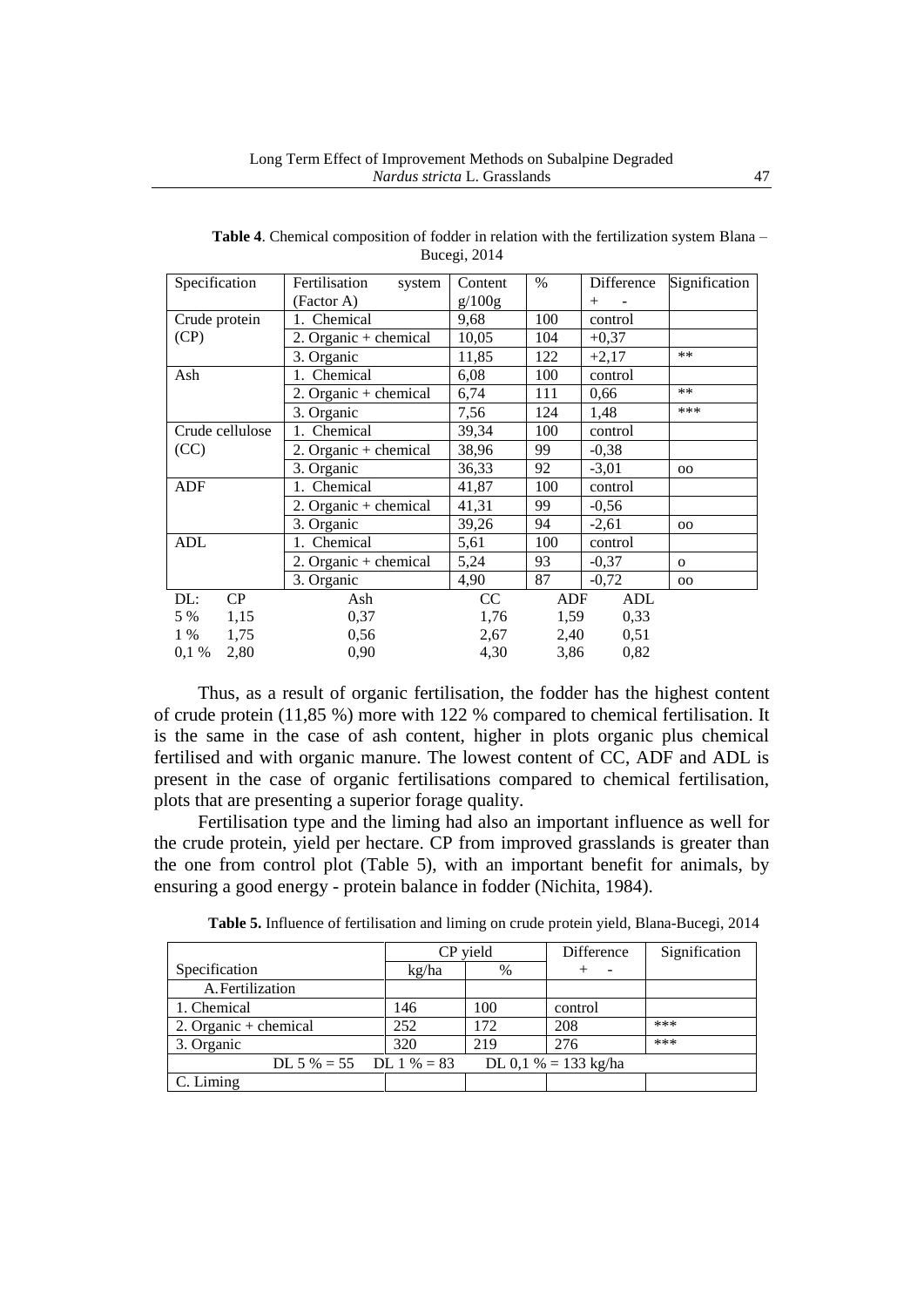48 Teodor MARUŞCA, Andreea C. ANDREOIU, Vasile A. BLAJ, Vasile MOCANU, Emil C. HAŞ

| $\vert$ 1. No liming                                  | 205 | 100 | control |     |  |  |  |
|-------------------------------------------------------|-----|-----|---------|-----|--|--|--|
| 2. Liming up to 2/3 Hidr. Acid.                       |     | 134 | 70      | *** |  |  |  |
| DL 0,1 % = 59 kg/ha<br>DL 5 $% = 33$<br>DL 1 $% = 44$ |     |     |         |     |  |  |  |

A final analysis was focused on organic matter digestibility (OMD), in this case the organic fertilisation and liming have provided a yield with 104 -111% higher compared to control plot (Table 6).

**Table 6**. Digestibility indices of OMD in relation with fertilisation and liming, Blana-Bucegi, 2014

|                                 | <b>OMD</b>      |                               | <b>Differences</b> | Signification |
|---------------------------------|-----------------|-------------------------------|--------------------|---------------|
| Specification                   | indices         | $\frac{0}{0}$                 |                    |               |
| <b>B.</b> Fertilization         |                 |                               |                    |               |
| 1. Chemical                     | 44,38           | 100                           | control            |               |
| 2. Organic + chemical           | 45,62           | 103                           | 1,24               |               |
| 3. Organic                      | 49.16           | 111                           | 4.75               | $\ast$        |
| DL 5 % = $3,26$                 | DL $1\% = 4.95$ |                               | DL 0,1 % = $7,95$  |               |
| C. Liming                       |                 |                               |                    |               |
| 1. No liming                    | 45,38           | 100                           | control            |               |
| 2. Liming up to 2/3 Hidr. Acid. | 47,39           | 104                           | 2,01               | $\ast$        |
| DL 5 % $= 1,89$                 |                 | DL 1 % = 2,55 DL 0,1 % = 3,40 |                    |               |

Shown data are highlighting the known results about the importance of organic fertilisation and liming on grasslands from high mountain area on the quality of fodder.

#### **CONCLUSIONS**

- 1. Dry matter yield of improved grasslands was stimulated by organic and combined fertilisation especially on plots limed, with a natural sward or overseeded.
- 2. Generally speaking, the floristic composition of studied grasslands, after almost two decades of factors influence, have highlighted the longevity of sown species *Phleum pratense,* the appearance and dominance from spontaneous vegetation of *Poa pratensis* species in present sward and of the species *Festuca nigrescens* and *Agrostis capillaris* in over and reseeded plots and the stimulation of *Trifolium repens* species in limed plots organic fertilised.
- 3. The highest pastoral value was registered on the plot fertilised in a combined system (organic plus chemical) and organic, on over-seeded and limed plots.
- 4. The fodder quality expressed by the protein and fibres content in with a direct effect on digestibility of feeds, has underlined the long term effect of paddocking and liming.